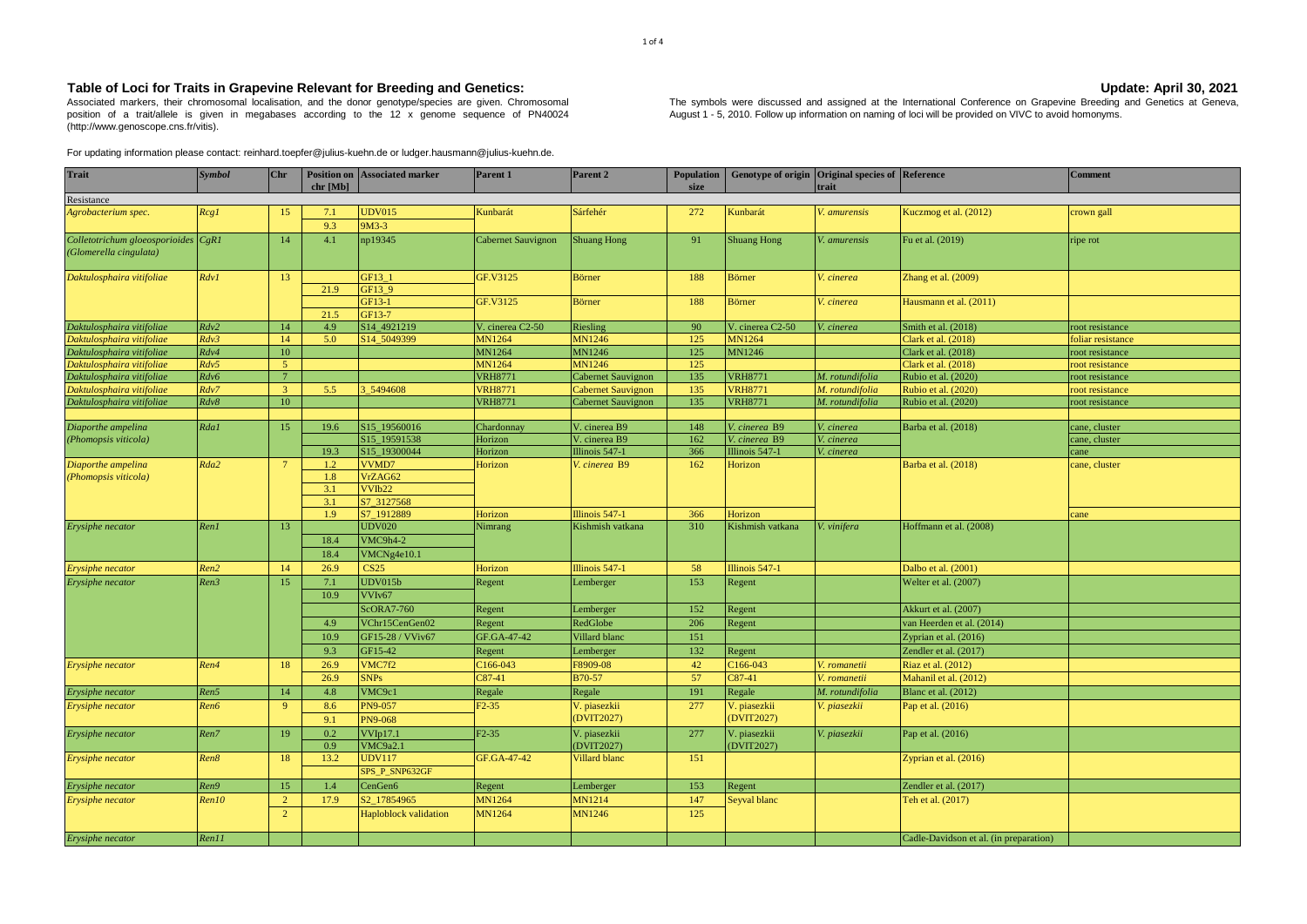| <b>Trait</b>                                 | <b>Symbol</b>                   | Chr             | <b>Position on</b><br>chr[Mb] | <b>Associated marker</b>       | Parent 1              | Parent 2                       | <b>Population</b> | <b>Genotype of origin</b> | Original species of Reference<br>trait |                                    | <b>Comment</b>                                                            |          |  |                        |  |  |  |  |      |               |  |  |  |                            |                    |  |  |
|----------------------------------------------|---------------------------------|-----------------|-------------------------------|--------------------------------|-----------------------|--------------------------------|-------------------|---------------------------|----------------------------------------|------------------------------------|---------------------------------------------------------------------------|----------|--|------------------------|--|--|--|--|------|---------------|--|--|--|----------------------------|--------------------|--|--|
| Erysiphe (Uncinula) necator                  | Run1                            | 12              | 13.1                          | VMC4f3.1                       | VRH3082-1-42          | Cabernet Sauvignon             | 161               | VRH3082-1-42              | M. rotundifolia                        | Barker et al. (2005)               | powdery mildew resistance originating                                     |          |  |                        |  |  |  |  |      |               |  |  |  |                            |                    |  |  |
|                                              |                                 |                 | 20.4                          | VMC8g9                         |                       |                                |                   |                           |                                        |                                    | from Muscadinia was named Run                                             |          |  |                        |  |  |  |  |      |               |  |  |  |                            |                    |  |  |
|                                              |                                 |                 | 16.4                          | 49MRP1.P2                      | VRH3082-1-42          | Cabernet Sauvignon             | 2575              |                           |                                        | Feechan et al. (2013)              |                                                                           |          |  |                        |  |  |  |  |      |               |  |  |  |                            |                    |  |  |
|                                              |                                 |                 | 16.8                          | CB53.54                        | VRH3176-21-11         | Cabernet Sauvignon             | 722               |                           |                                        |                                    |                                                                           |          |  |                        |  |  |  |  |      |               |  |  |  |                            |                    |  |  |
|                                              |                                 |                 |                               |                                | VRH3161-6-4           | Cabernet Sauvignon             | 110               |                           |                                        |                                    |                                                                           |          |  |                        |  |  |  |  |      |               |  |  |  |                            |                    |  |  |
|                                              |                                 |                 |                               |                                | BC1:M. rotundifolia   | Syrah                          | 139               |                           |                                        |                                    |                                                                           |          |  |                        |  |  |  |  |      |               |  |  |  |                            |                    |  |  |
| Erysiphe (Uncinula) necator                  | Run2.1                          | 18              | 26.9                          | VMC7f2                         | JB81-107-11           | Chenin Blanc                   | 97                | Magnolia                  | M. rotundifolia                        | Riaz et al. (2011)                 | resistant tissue: Cane                                                    |          |  |                        |  |  |  |  |      |               |  |  |  |                            |                    |  |  |
|                                              |                                 |                 | 20.9                          | VMCNgle3                       |                       |                                |                   |                           |                                        |                                    | rachis                                                                    |          |  |                        |  |  |  |  |      |               |  |  |  |                            |                    |  |  |
|                                              |                                 |                 | 23.4                          | VVIn16                         | JB81-107-11           | Tokay                          | 47                |                           |                                        |                                    | rachis                                                                    |          |  |                        |  |  |  |  |      |               |  |  |  |                            |                    |  |  |
|                                              |                                 |                 | 26.9<br>26.9                  | VMC7f2<br>VMC7f2               | A90-71                | <b>Flame Seedless</b>          | 80                |                           |                                        |                                    | fruit<br>eaf, cane, rachis, fruit                                         |          |  |                        |  |  |  |  |      |               |  |  |  |                            |                    |  |  |
| Erysiphe (Uncinula) necator                  | Run2.2                          | 18              | 26.9                          | VMC7f2                         | $e2-9$                | Malaga Rosada                  | 255               |                           | M. rotundifolia                        | Riaz et al. (2011)                 |                                                                           |          |  |                        |  |  |  |  |      |               |  |  |  |                            |                    |  |  |
|                                              |                                 |                 |                               |                                |                       |                                |                   | Trayshed                  |                                        |                                    |                                                                           |          |  |                        |  |  |  |  |      |               |  |  |  |                            |                    |  |  |
| Erysiphe necator                             | Sen1                            | 9 <sup>°</sup>  | $13.6 - 18.0$                 | S8_19258484                    | V. rupestris B38      | Chardonnay                     | 85                | Chardonnay                | V. vinifera                            | Barba et al. (2014)                |                                                                           |          |  |                        |  |  |  |  |      |               |  |  |  |                            |                    |  |  |
| Guignardia bidwellii                         | Rgb1                            | $14\,$          | 26.7                          | GF14-42                        | GF.V3125              | Börner                         | 202               | Börner                    |                                        | Rex et al. (2014)                  |                                                                           |          |  |                        |  |  |  |  |      |               |  |  |  |                            |                    |  |  |
| Guignardia bidwellii                         | Rgb2                            | 16              | 15.3                          | VChr16c                        | GF.V312               | Börner                         | 202               | Börner                    |                                        | Rex et al. (2014)                  |                                                                           |          |  |                        |  |  |  |  |      |               |  |  |  |                            |                    |  |  |
| Meloidogyne javanica (root<br>knot nematode) | MjRI                            | 18              | 31.2<br>34.0                  | S18_31160355<br>S18_33954011   | $C2-50$               | Riesling                       | 90                | $C2-50$                   | V. cinerea                             | Smith et al. (2018)                |                                                                           |          |  |                        |  |  |  |  |      |               |  |  |  |                            |                    |  |  |
| Pierce's disease<br>$(X$ ylella              | Pdr1                            | 14              | 25.3                          | VMCNg3h8                       | V. rupestris          | V. arizonica                   | 181               |                           | V. arizonica                           | Riaz et al. (2006)                 |                                                                           |          |  |                        |  |  |  |  |      |               |  |  |  |                            |                    |  |  |
| fastidiosa)                                  |                                 |                 | 26.6                          | VVIn64                         |                       |                                |                   |                           |                                        | Riaz et al. (2008)                 |                                                                           |          |  |                        |  |  |  |  |      |               |  |  |  |                            |                    |  |  |
|                                              |                                 |                 | 26.1                          | <b>UDV095</b>                  |                       |                                |                   |                           |                                        |                                    |                                                                           |          |  |                        |  |  |  |  |      |               |  |  |  |                            |                    |  |  |
| Plasmopara viticola                          | Rpv1                            | 12 <sup>°</sup> | 10.3                          | VVIb32                         | Syrah                 | $28 - 8 - 78$                  |                   | $28 - 8 - 78$             | M. rotundifolia                        | Merdinoglu et al. (2003)           |                                                                           |          |  |                        |  |  |  |  |      |               |  |  |  |                            |                    |  |  |
| Plasmopara viticola                          | Rpv2                            | 18              |                               |                                | Cabernet Sauvignon    | 3624                           | 129               | 8624                      | M. rotundifolia                        | Wiedemann-Merdinoglu et al. (2006) |                                                                           |          |  |                        |  |  |  |  |      |               |  |  |  |                            |                    |  |  |
| Plasmopara viticola                          | Rpv3                            | 18              |                               | <b>UDV112</b>                  | Regent                | Lemberger                      | 153               | Regent                    |                                        | Welter et al. (2007)               |                                                                           |          |  |                        |  |  |  |  |      |               |  |  |  |                            |                    |  |  |
|                                              |                                 |                 | 24.9                          | <b>UDV305</b>                  | Chardonnay            | <b>Bianca</b>                  | 116               | <b>Bianca</b>             |                                        | Bellin et al. (2009)               | Regent and Bianca descend from Seibel                                     |          |  |                        |  |  |  |  |      |               |  |  |  |                            |                    |  |  |
|                                              |                                 |                 | 26.9                          | VMC7f2                         |                       |                                |                   |                           |                                        |                                    | $4614$ (=Rpv3 <sup>299-279</sup> = Rpv3-1)                                |          |  |                        |  |  |  |  |      |               |  |  |  |                            |                    |  |  |
|                                              |                                 |                 | 26.9                          | VMC7f2                         | Regent                | RedGlobe                       | 206               | Regent                    |                                        | van Heerden et al. (2014)          |                                                                           |          |  |                        |  |  |  |  |      |               |  |  |  |                            |                    |  |  |
|                                              | Rpv3.1<br>$(=\!Rpv3^{299-279})$ |                 | 24.9<br>26.1                  | <b>UDV305</b><br><b>UDV737</b> |                       |                                |                   | Seibel 4614               | rupestris                              | Di Gaspero et al. (2012)           | pedigree analysis                                                         |          |  |                        |  |  |  |  |      |               |  |  |  |                            |                    |  |  |
|                                              |                                 |                 | 25.9<br>26.9                  | GF18-<br>GF18-06<br>08         | GF.GA-47-42           | Villard blanc                  | 151               | Villard blanc             | V. rupestris                           | Zyprian et al. (2016)              |                                                                           |          |  |                        |  |  |  |  |      |               |  |  |  |                            |                    |  |  |
|                                              | Rpv3.2                          |                 | 24.9                          | <b>UDV305</b>                  |                       |                                |                   | Munson (Jaeger 70)        | V. rupestris or V.                     | Di Gaspero et al. (2012)           | pedigree analysis                                                         |          |  |                        |  |  |  |  |      |               |  |  |  |                            |                    |  |  |
|                                              | $(=\!Rpv3^{null-297})$          |                 | 26.1                          | <b>UDV737</b>                  |                       |                                |                   |                           | incecumii                              |                                    |                                                                           |          |  |                        |  |  |  |  |      |               |  |  |  |                            |                    |  |  |
|                                              |                                 |                 | 25.9                          | GF18-06<br>GF18-               | GF.GA-47-42           | Villard blanc                  | 151               | GF.GA-47-42               | V. rupestris or V.                     | Zyprian et al. (2016)              |                                                                           |          |  |                        |  |  |  |  |      |               |  |  |  |                            |                    |  |  |
|                                              |                                 |                 | 26.9                          | 08                             |                       |                                |                   |                           | incecumii                              |                                    |                                                                           |          |  |                        |  |  |  |  |      |               |  |  |  |                            |                    |  |  |
|                                              | Rpv3.3                          |                 | 24.9                          | <b>UDV305</b>                  |                       |                                |                   | Noah                      | V. labrusca or V.                      | Di Gaspero et al. (2012)           |                                                                           |          |  |                        |  |  |  |  |      |               |  |  |  |                            |                    |  |  |
|                                              | $(=\!Rpv3^{null-271})$          |                 | 26.1                          | <b>UDV737</b>                  |                       |                                |                   |                           | riparia                                |                                    |                                                                           |          |  |                        |  |  |  |  |      |               |  |  |  |                            |                    |  |  |
|                                              |                                 |                 |                               |                                |                       |                                | 23.4<br>26.1      | VVIN16<br><b>UDV737</b>   | Merzling                               | Teroldego                          | 136                                                                       | Merzling |  | Vezzulli et al. (2019) |  |  |  |  |      |               |  |  |  |                            |                    |  |  |
|                                              | $Rpv3^{321-312}$                |                 | 24.9<br>26.1                  | <b>UDV305</b><br><b>UDV737</b> |                       |                                |                   | Noah                      | V. labrusca or V.<br>iparia            | Di Gaspero et al. (2012)           | pedigree analysis                                                         |          |  |                        |  |  |  |  |      |               |  |  |  |                            |                    |  |  |
|                                              | $Rpv3^{361-299}$                |                 | 24.9                          | <b>UDV305</b>                  |                       |                                |                   | 7. rupestris Ganzin       | V. rupestris                           |                                    |                                                                           |          |  |                        |  |  |  |  |      |               |  |  |  |                            |                    |  |  |
|                                              |                                 |                 | $Rpv3^{299.314}$              |                                | 26.1<br>24.9          | <b>UDV737</b><br><b>UDV305</b> |                   |                           |                                        | 7. rupestris Ganzin                | rupestris                                                                 |          |  |                        |  |  |  |  |      |               |  |  |  |                            |                    |  |  |
|                                              |                                 |                 | 26.1                          | <b>UDV737</b>                  |                       |                                |                   |                           |                                        |                                    |                                                                           |          |  |                        |  |  |  |  |      |               |  |  |  |                            |                    |  |  |
|                                              | $Rpv3$ <sup>null-287</sup>      |                 |                               |                                |                       |                                |                   |                           |                                        |                                    |                                                                           |          |  |                        |  |  |  |  | 24.9 | <b>UDV305</b> |  |  |  | <b>Bayard</b> (Couderc 28- | V. rupestris or V. |  |  |
|                                              |                                 |                 | 26.1                          | <b>UDV737</b>                  |                       |                                |                   | 112)                      | abrusca                                |                                    |                                                                           |          |  |                        |  |  |  |  |      |               |  |  |  |                            |                    |  |  |
| Plasmopara viticola                          | Rpv4                            | $\overline{4}$  | 4.7<br>5.2                    | VMC7h3<br>VMCNg2e1             | Regent                | Lemberger                      | 153               | Regent                    |                                        | Welter et al. (2007)               |                                                                           |          |  |                        |  |  |  |  |      |               |  |  |  |                            |                    |  |  |
| Plasmopara viticola                          | Rpv5                            | 9 <sup>°</sup>  | 4.0                           | VVI <sub>052b</sub>            | Cabernet Sauvignon    | Gloire de Montpellier          | 138               | Gloire de<br>Montpellier  | V. riparia                             | Marguerit et al. (2009)            |                                                                           |          |  |                        |  |  |  |  |      |               |  |  |  |                            |                    |  |  |
| Plasmopara viticola                          | Rpv6                            | 12              | 20.4                          | VMC8g9                         | Cabernet Sauvignon    | Gloire de Montpellier          | 138               | Gloire de<br>Montpellier  | V. riparia                             | Marguerit et al. (2009)            |                                                                           |          |  |                        |  |  |  |  |      |               |  |  |  |                            |                    |  |  |
| Plasmopara viticola                          | Rpv7                            | $\tau$          | 11.4                          | <b>UDV097</b>                  | Chardonnay            | <b>Bianca</b>                  | 116               | <b>Bianca</b>             |                                        | Bellin et al. (2009)               |                                                                           |          |  |                        |  |  |  |  |      |               |  |  |  |                            |                    |  |  |
| Plasmopara viticola                          | Rpv8                            | 14              | 6.6                           | Chr14V015                      | V. amurensis Ruprecht | V. amurensis Ruprecht          | 232               | V. amurensis<br>Ruprecht  | V.amurensis                            | <b>Blasi et al.</b> (2011)         |                                                                           |          |  |                        |  |  |  |  |      |               |  |  |  |                            |                    |  |  |
| Plasmopara viticola                          | Rpv9                            | $7\phantom{.0}$ | 16.6                          | <b>CC<sub>O</sub>AOMT</b>      | <b>Moscato Bianco</b> | V. riparia W63                 | 174               | V. riparia W63            | V.riparia                              | Moreira et al. (2011)              | CCoAOMT is the candidate gene from<br>which the marker IN0006 was derived |          |  |                        |  |  |  |  |      |               |  |  |  |                            |                    |  |  |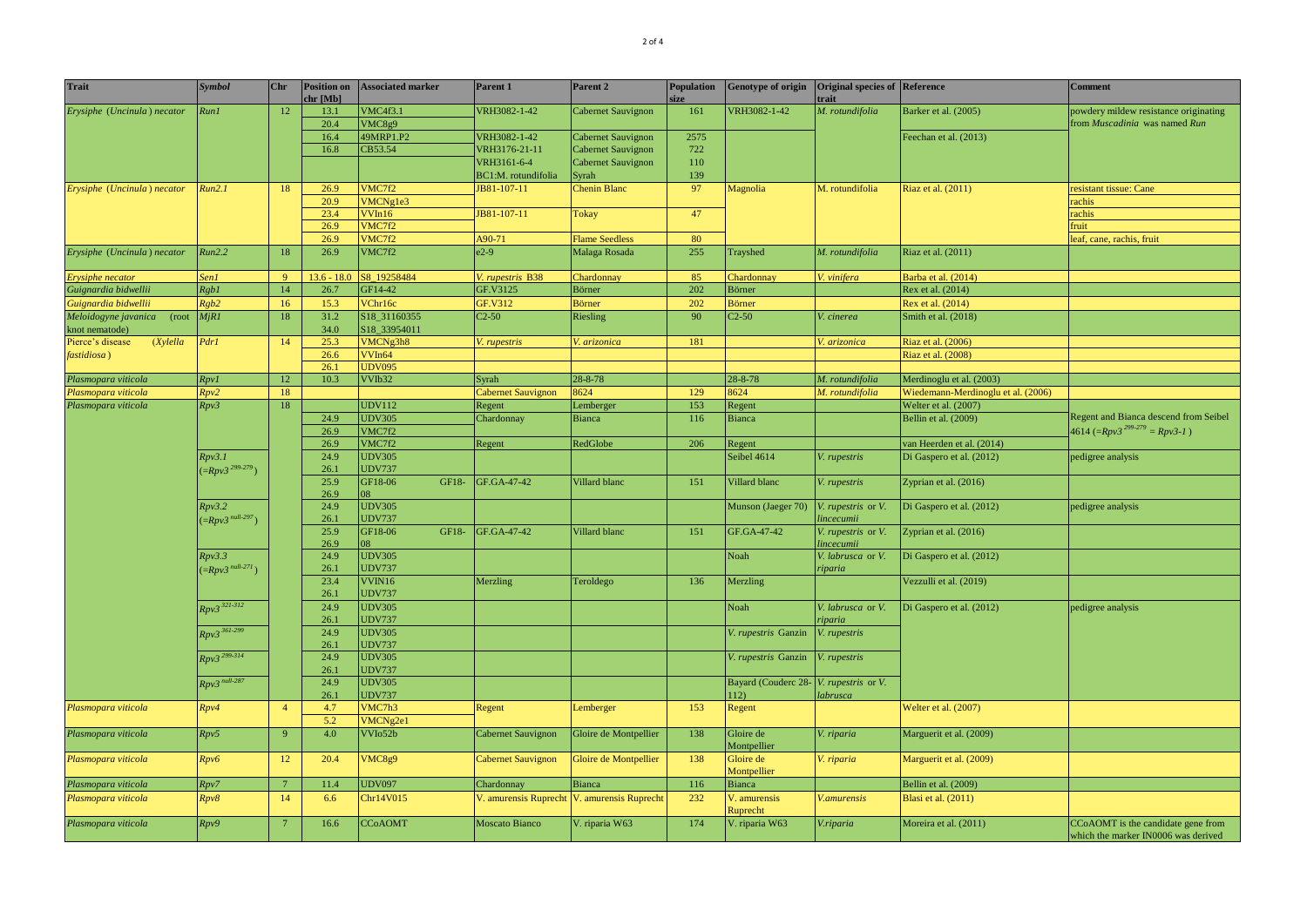| <b>Trait</b>                 | <b>Symbol</b>   | <b>Chr</b>      | <b>Position on</b><br>chr [Mb] | <b>Associated marker</b> | Parent 1                         | Parent <sub>2</sub>       | <b>Population</b><br>size | <b>Genotype of origin</b> | Original species of Reference<br>trait |                             | <b>Comment</b>                                                             |
|------------------------------|-----------------|-----------------|--------------------------------|--------------------------|----------------------------------|---------------------------|---------------------------|---------------------------|----------------------------------------|-----------------------------|----------------------------------------------------------------------------|
| Plasmopara viticola          | Rpv10           | 9 <sup>°</sup>  | 3.7                            | GF09-46                  | GF.GA-52-42                      | <b>Solaris</b>            | 256                       | Solaris                   | V. amurensis                           | Schwander et al. (2012)     |                                                                            |
| Plasmopara viticola          | Rpv11           | $\sqrt{5}$      | 4.5                            | VVMD27                   | Regent                           | Lemberger                 | 153                       | Regent                    |                                        | Fischer et al. (2004)       |                                                                            |
|                              |                 |                 |                                | CS1E104J11F              | Chardonnay                       | <b>Bianca</b>             | 116                       | Chardonnay                |                                        | Bellin et al. (2009)        |                                                                            |
|                              |                 |                 | 4.1                            | VCHR05C                  | GF.GA-52-42                      | Solaris                   | 256                       | Solaris                   |                                        | Schwander et al. (2012)     |                                                                            |
| Plasmopara viticola          | Rpv12           | 14              | 8.0                            | <b>UDV014</b>            | $99 - 1 - 48$                    | Pinot noir                | 180                       | $99 - 1 - 48$             | V. amurensis                           | Venuti et al. (2013)        |                                                                            |
|                              |                 |                 | 9.3                            | <b>UDV304</b>            | Cabernet Sauvignan               | 20/3                      |                           | 20/3                      | V. amurensis                           |                             |                                                                            |
|                              |                 |                 |                                | gyvin180                 |                                  |                           |                           |                           |                                        |                             |                                                                            |
|                              |                 |                 | 10.1                           | <b>UDV370</b>            |                                  |                           |                           |                           |                                        |                             |                                                                            |
| Plasmopara viticola          | Rpv13           | 12              | 10.0                           | VMC1g3.2                 | <b>Moscato Bianco</b>            | V. riparia W63            | 174                       | V. riparia W63            | V.riparia                              | Moreira et al. (2011)       |                                                                            |
| Plasmopara viticola          | Rpv14           | 5 <sup>°</sup>  | 20.2                           | GF05-13                  | GF.V3125                         | <b>Börner</b>             | 202                       | Börner                    | V. cinerea                             | Ochssner et al. (2016)      |                                                                            |
| Plasmopara viticola          | Rpv15           | $18\,$          |                                |                          | /. piasezkii<br><b>DVIT2027)</b> | $F2-35$                   | 94                        | . piasezkii<br>(DVIT2027) | V. piasezkii                           | Pap et al. (in preparation) |                                                                            |
| Plasmopara viticola          | Rpv16           |                 |                                |                          |                                  |                           |                           |                           |                                        | Pap et al. (in preparation) |                                                                            |
| Plasmopara viticola          | Rpv17           | 8 <sup>°</sup>  | 11.7                           |                          | V. rupestris B38                 | Horizon                   | 163                       | Horizon                   |                                        | Divilov et al. (2018)       |                                                                            |
| Plasmopara viticola          | Rpv18           | 11              | 15.4                           |                          | V. rupestris B38                 | Horizon                   | 163                       | Horizon                   |                                        | Divilov et al. (2018)       |                                                                            |
| Plasmopara viticola          | Rpv19           | 14              | 29.5                           |                          | V. rupestris B38                 | Horizon                   | 163                       | V. rupestris B38          | V. rupestris                           | Divilov et al. (2018)       |                                                                            |
| Plasmopara viticola          | Rpv20           | 6 <sup>6</sup>  | 0.9                            |                          | Horizon                          | V. cinerea B9             | 152                       | Horizon                   |                                        | Divilov et al. (2018)       |                                                                            |
| Plasmopara viticola          | Rpv21           | $7\phantom{.0}$ | 2.1                            |                          | Horizon                          | V. cinerea B9             | 152                       | Horizon                   |                                        | Divilov et al. (2018)       |                                                                            |
| Plasmopara viticola          | Rpv22           | $\overline{2}$  | 2.1                            |                          | Cabernet Sauvignan               | Shuanghong                | 91                        | Shuanghong                | V. amurensis                           | Fu et al. (2020)            |                                                                            |
|                              |                 |                 | 3.5                            |                          |                                  |                           |                           |                           |                                        |                             |                                                                            |
| Plasmopara viticola          | Rpv23           | 15              | 9.9                            |                          | Cabernet Sauvignan               | Shuanghong                | 91                        | Shuanghong                | V. amurensis                           | Fu et al. (2020)            |                                                                            |
|                              |                 |                 | 13.9                           |                          |                                  |                           |                           |                           |                                        |                             |                                                                            |
| Plasmopara viticola          | Rpv24           | 18              |                                |                          | Cabernet Sauvignan               | Shuanghong                | 91                        | Shuanghong                | V. amurensis                           | Fu et al. (2020)            |                                                                            |
| Plasmopara viticola          | Rpv25           | 15              | 3.0                            | Marker561375             | <b>Red Globe</b>                 | Shuangyou                 | 149                       | Shuangyou                 | V. amurensis                           | Lin et al. (2019)           |                                                                            |
|                              |                 |                 | 3.9                            | Marker549779             |                                  |                           |                           |                           |                                        |                             |                                                                            |
| Plasmopara viticola          | Rpv26           | 15              | 14.7                           | Marker525926             | <b>Red Globe</b>                 | Shuangyou                 | 149                       | Shuangyou                 | V. amurensis                           | Lin et al. $(2019)$         |                                                                            |
|                              |                 |                 | 15.0                           | Marker526446             |                                  |                           |                           |                           |                                        |                             |                                                                            |
| Rpv27<br>Plasmopara viticola |                 | 18              | 24.6<br>VVCS1H077H16R1-1       | Norton                   | Cabernet Sauvignon               | 182                       | Norton                    | V. aestivalis             | Sapkota et al. (2019)                  |                             |                                                                            |
|                              |                 |                 | 26.0                           | <b>UDV737</b>            |                                  |                           |                           |                           |                                        |                             |                                                                            |
| Plasmopara viticola          | Rpv28           | 10              | 1.2                            | VVIH01                   | V. rupestris B38                 | V. riparia HP-1           | 294                       | V. rupestris B38          | V. rupestris                           | Bhattarai et al. (2020)     |                                                                            |
|                              |                 |                 | 1.3                            | <b>UDV-073</b>           |                                  |                           |                           |                           |                                        |                             |                                                                            |
| Plasmopara viticola          | Rpv29           | 14              | 21.6                           | chr14_21613512_C_T       | Mgaloblishvili                   | Mgaloblishvili            | 132                       | Mgaloblishvili            | V. vinifera                            | Sargolzaei et al. (2020)    | 84 OPs of Mgaloblishvili, 48 genotypes of<br>Georgian germplasm collection |
| Plasmopara viticola          | Rpv30           | $\overline{3}$  | 16.2                           | cn_C_T_chr3_16229046     | Mgaloblishvili                   | Mgaloblishvili            | 132                       | Mgaloblishvili            | V. vinifera                            | Sargolzaei et al. (2020)    | 84 OPs of Mgaloblishvili, 48 genotypes of                                  |
|                              |                 |                 |                                |                          |                                  |                           |                           |                           |                                        |                             | Georgian germplasm collection                                              |
| Plasmopara viticola          | Rpv31           | 16              | 21.3                           | li_T_C_chr16_21398409    | Mgaloblishvili                   | Mgaloblishvili            | 132                       | Mgaloblishvili            | V. vinifera                            | Sargolzaei et al. (2020)    | 84 OPs of Mgaloblishvili, 48 genotypes of<br>Georgian germplasm collection |
| Xiphinema index              | XiR1            | 19              | 20.9                           | VMC5a10                  | V. rupestris                     | V. arizonica              | 185                       |                           | V. arizonica                           | Xu et al. (2008)            |                                                                            |
|                              |                 |                 | 20.9                           | 1N2R3b                   |                                  |                           |                           |                           |                                        | Hwang et al. (2010)         |                                                                            |
|                              |                 |                 |                                | M <sub>4F3R</sub>        |                                  |                           |                           |                           |                                        |                             |                                                                            |
| Xiphinema index              | XiR2            | $\overline{9}$  |                                | VVBX-A-06                | <b>VRH8771</b>                   | <b>Cabernet Sauvignon</b> | 135                       | <b>VRH8771</b>            |                                        | Rubio et al. (2020)         |                                                                            |
| Xiphinema index              | XiR3            | 10              |                                | <b>SC8-03</b>            | <b>VRH8771</b>                   | <b>Cabernet Sauvignon</b> | 135                       | <b>VRH8771</b>            |                                        | Rubio et al. (2020)         |                                                                            |
| Xiphinema index              | XiR4            | 18              | 29.1                           | <b>UDV108</b>            | <b>VRH8771</b>                   | Cabernet Sauvignon        | 135                       | <b>VRH8771</b>            |                                        | Rubio et al. (2020)         |                                                                            |
| Morphology                   |                 |                 |                                |                          |                                  |                           |                           |                           |                                        |                             |                                                                            |
| Berry size (berry weight)    | Be size         | 18              | 25.9                           | SCC <sub>8</sub>         | MTP2223-27                       | MTP2121-30                | 139                       |                           | V. vinifera                            | Doligez et al. (2002)       | Only one major QTL for berry size is                                       |
|                              |                 |                 | 26.9                           | VMC7f2                   | Dominga                          | <b>Autumn Seedless</b>    | 118                       |                           |                                        | Cabezas et al. (2006)       | indicated. There are several other QTLs                                    |
|                              |                 |                 |                                |                          | <b>Ruby Seedless</b>             | <b>Thompson Seedless</b>  | 144                       |                           |                                        | Mejia et al. (2007)         | described in the literature.                                               |
|                              |                 |                 |                                |                          | <b>Italia</b>                    | <b>Big Perlon</b>         | 163                       |                           |                                        | Costantini et al. (2008)    |                                                                            |
| <b>Fleshless berry</b>       | <b>Flb</b>      | $18\,$          | 0.9                            | VMC <sub>2a</sub> 3      | Chardonnay                       | <b>Ugni Blanc Mutant</b>  | 71                        | Jgni Blanc                | V. vinifera                            | Fernandez et al. (2006)     | Mutant                                                                     |
| GA insensitive dwarf mutant  | <b>V</b> vgai1  | $\mathbf{1}$    | 4.9                            |                          |                                  |                           |                           | <b>Pinot Meunier</b>      |                                        | Boss & Thomas (2002)        | periclinal chimera mutant                                                  |
| Leaf hairs                   | LH <sub>1</sub> | $\overline{5}$  | 0.9 <sub>0</sub>               | Nifts5-50363             | Muscat of Alexandria             | <b>Campbell Early</b>     | 95                        | Muscat of<br>Alexandria   | V. vinifera                            | Kono et al. (2018)          | reducing leaf hair density;<br>confers<br>DM susceptibility                |